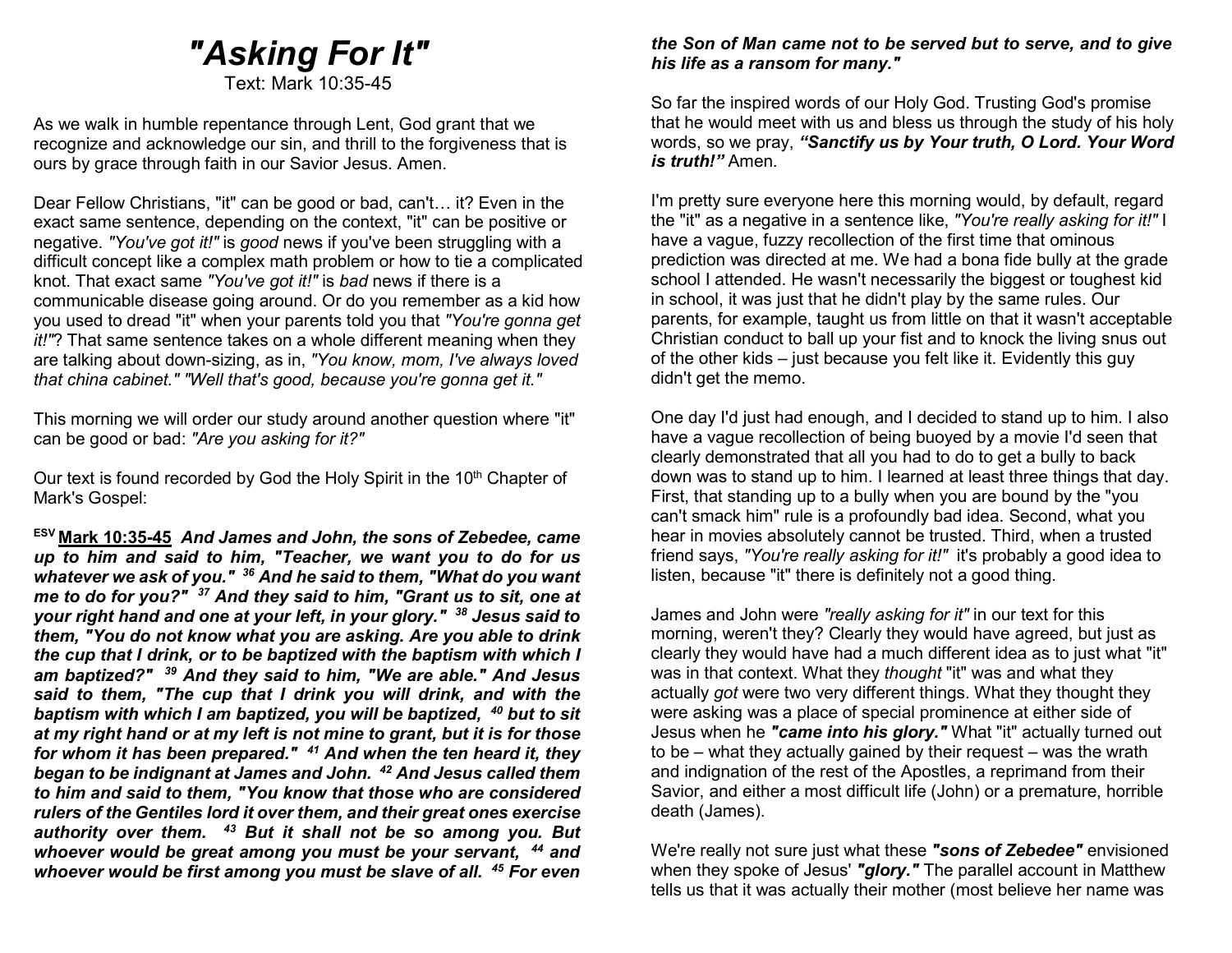Salome) who was the prime mover in their request. Given the fact that up until Pentecost even the Apostles themselves were looking for an earthly kingdom, it is evident that what they were asking was for Jesus to honor them with positions of earthly power and prestige.

Note a couple of key points here. First, the request, though misguided, prideful, and self-serving, was actually a product of their faith. That did not make it right, but it probably explains why Jesus dealt so gently with them (when he dealt so harshly with the scribes and Pharisees who also craved personal power and honor.) James and John had no doubt that Jesus would succeed in establishing his "kingdom." The problem was their misunderstanding of what that kingdom would look like, and what "success" meant to Jesus.

We can learn from this that even "faithful" actions can be misguided. We actually have several examples in this account, first from their mother. While she obviously trusted both in Jesus and in the success of his mission, and though she was clearly just trying to arrange something good for her beloved boys, neither of those laudable traits justified what she did. Her actions were spoiled by ignorance, pride, and selfishness – ignorance in that she misjudged what Jesus' kingdom would look like, pride in that she wanted her family to be publicly elevated above all others, and selfishness in that the glory of her boys would also be her glory.

Treat this like a transparency that you lay over your own life. "Wanting the best for our children" is often a thinly-veiled pretext for making ourselves look better. Styling vice as virtue doesn't fool God – although we often use that sort of nonsense to fool ourselves.

Note also how the two Apostles began their request by asking Jesus to make a blind promise even before he heard the actually request: "Teacher, we want you to do for us whatever we ask of you." Jesus wisely would have nothing to do with anything so reckless, so he replied simply: "What do you want me to do for you?"

Unlike Herod (who foolishly made a blind promise that ended up costing John the Baptist his head) Jesus was far too wise to fall into this trap. You and I also need to learn this lesson – in both big and little things. Parents often get caught up in this snare with their children, promising that which future circumstances (which they cannot possibly either know in advance or control) will prevent. For you young people, the same trap is often laid by your friends when they approach you with one of those, "I'll tell you a secret if you promise not to tell anyone." No matter how

much you want to hear the secret, don't take the bait. Don't put yourself into the impossible position of making a blind promise, when keeping that promise might force you to sin.

Jesus, in our text, demanded first to hear the request. Note then how he gently tries to steer James, John, and their mother to a better understanding of just what they were asking. In their minds, James and John were probably envisioning themselves standing proudly by Jesus' side and basking in the glow of Jesus' earthly success. What James almost certainly didn't have in mind was the mortal terror of being marched before his executioner, or the flash of the sword as it bit into his flesh and ended his earthly life in a horrible, bloody, violent death. John almost certainly wasn't picturing the hardship and deprivation of his lonely, miserable exile on the Island of Patmos, or the heartache of living long enough to see the "wolves" as they gnawed on the tender young Christians of the fledgling New Testament Church. Failing to learn from Jesus' example (refusing to make a blind promise) James and John were more than willing to make a blind promise to Jesus. When Jesus asked them, "Are you able to drink the cup that I drink, or to be baptized with the baptism with which I am baptized?" their naïve reply was: "We are able." They could not possibly fathom the full import of Jesus' ominous prediction that followed: "The cup that I drink you will drink, and with the baptism with which I am baptized, you will be baptized." The "cup" turned out to be the cup of sorrow, and the "baptism" was the immersion of great suffering – clearly nothing at all like what they and their loving mother had in mind.

James and John were "asking for it"; they just had no idea what "it" was. They soon found out. Our text goes on, "And when the ten heard it, they began to be indignant at James and John." It's hard to imagine just what the two Apostles thought would happen when the others found out about what they had tried to get Jesus to promise, as eventually they obviously would. They apparently didn't have to wait long to find out what at least part of the "it" was for which they were really asking, since they were immediately bombarded with that bitterness and animosity of their fellow disciples. Jesus, however, turned this whole sordid affair into an object lesson for Christians of all ages: "You know that those who are considered rulers of the Gentiles lord it over them, and their great ones exercise authority over them.  $43$  But it shall not be so among you. But whoever would be great among you must be your servant, <sup>44</sup> and whoever would be first among you must be slave of all." He also goes on to use himself as the perfect example,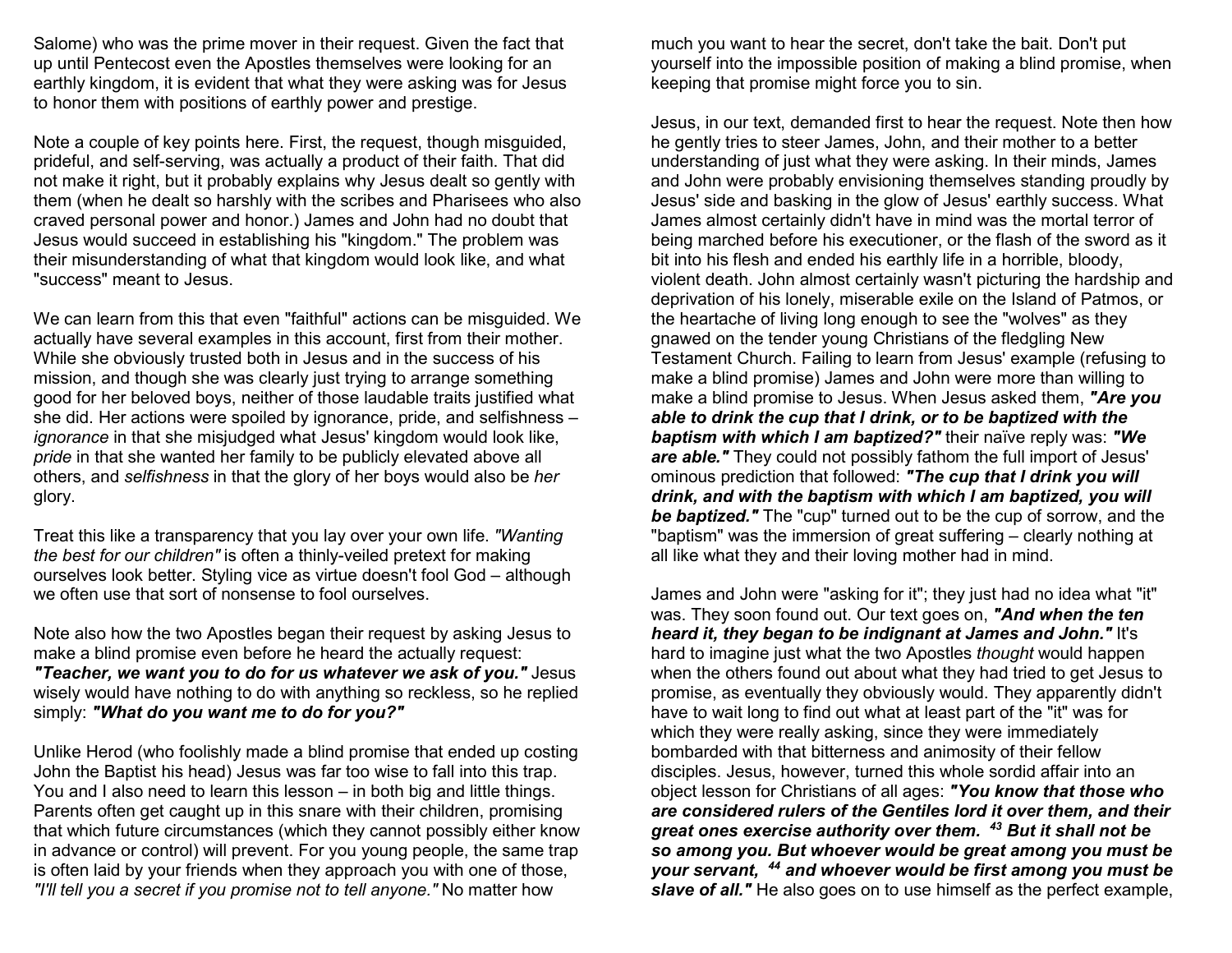#### "For even the Son of Man came not to be served but to serve, and to give his life as a ransom for many."

What a glaring difference from what they had been envisioning. Jesus didn't come to earth to rule; he came to serve and die. He did not come to be honored by men; he came to be rejected and killed by them. He did not come to sit on a throne; he came to bleed and die on a shameful cross. In fact from the very moment of his conception, Jesus came to earth "asking for it" – and he had no misconception whatsoever exactly what the "it" was. He came to take upon himself the sum total of God the Father's divine wrath for every sin that every human being had ever committed. That's the "it" he was asking for by leaving heaven and being born a human being.

How strange, how ironic and misguided, the request of James and John must have sounded in Jesus' ears. Jesus knew exactly what was going to happen, not only to him but to them. James and John had no idea what "the cup" they glibly wanted to drink from would taste like. Jesus knew. They hadn't a clue what "the baptism" referred to by Jesus would all involve. Jesus was well aware. They were asking for it, and they, Jesus knew, where absolutely going to get it.

Which brings us to a pivotal question: Do you think James and John would have still made their request had they really known what the "it" was? Would their mother? More to the point this morning, would you? By virtue of our Christian faith, you and I are asking for it, aren't we? We are asking to be treated just as Jesus said we would be treated – despised and persecuted by the world around us and harassed, tempted, and threatened endlessly by the devil and his minions. We are asking to be treated no better than the world treated Jesus. This morning Jesus addresses the question he first asked in our text to you and me: "Are you able to drink the cup that I drink, or to be baptized with the baptism with which I am baptized?"

The answer you and I need to give? "No we are not. Not of ourselves and not by ourselves. If left to our own strength and resolve, we will run at the first sign of trouble – as did Jesus' own disciples in Gethsemane. We will disown him, as did Peter in the High Priest's courtyard. On our own, we will most certainly fail and fall."

Therefore know at this moment, and always, that the "it" that we are to ask of our God is the strength and courage that only he can give. The "it" for which we are asking is not the avoidance of all that is unpleasant or disagreeable, but the God-given resolve to bear up under all trials

and temptations and to simply and humbly carry out the work that he has called us to do. That is our life's purpose. That is our sacred obligation, and the same God who has called us to that humble service is certainly able to provide us with all of the gifts necessary to carry out his work and will.

One day, according to his schedule, God will call us from this great struggle and will deliver us to his eternal kingdom. There we will bask in the glory of his light, never our own. There we will serve him, never ourselves. But there too such service will forever be our heart's true joy and delight. God grant "it," for Jesus' sake. Amen.

## Scripture Readings

ESV Jeremiah 31:31-34 "Behold, the days are coming, declares the LORD, when I will make a new covenant with the house of Israel and the house of Judah,  $32$  not like the covenant that I made with their fathers on the day when I took them by the hand to bring them out of the land of Egypt, my covenant that they broke, though I was their husband, declares the LORD. <sup>33</sup> But this is the covenant that I will make with the house of Israel after those days, declares the LORD: I will put my law within them, and I will write it on their hearts. And I will be their God, and they shall be my people. <sup>34</sup> And no longer shall each one teach his neighbor and each his brother, saying, 'Know the LORD,' for they shall all know me, from the least of them to the greatest, declares the LORD. For I will forgive their iniquity, and I will remember their sin no more."

 $ESV$  Hebrews 5:1-10 For every high priest chosen from among men is appointed to act on behalf of men in relation to God, to offer gifts and sacrifices for sins.  $2$  He can deal gently with the ignorant and wayward, since he himself is beset with weakness.  $3$  Because of this he is obligated to offer sacrifice for his own sins just as he does for those of the people.  $4$  And no one takes this honor for himself, but only when called by God, just as Aaron was. <sup>5</sup> So also Christ did not exalt himself to be made a high priest, but was appointed by him who said to him, "You are my Son, today I have begotten you";  $^6$  as he says also in another place, "You are a priest forever, after the order of Melchizedek." <sup>7</sup> ¶ In the days of his flesh, Jesus offered up prayers and supplications, with loud cries and tears, to him who was able to save him from death, and he was heard because of his reverence. <sup>8</sup> Although he was a son, he learned obedience through what he suffered. <sup>9</sup> And being made perfect, he became the source of eternal salvation to all who obey him, <sup>10</sup> being designated by God a high priest after the order of Melchizedek.